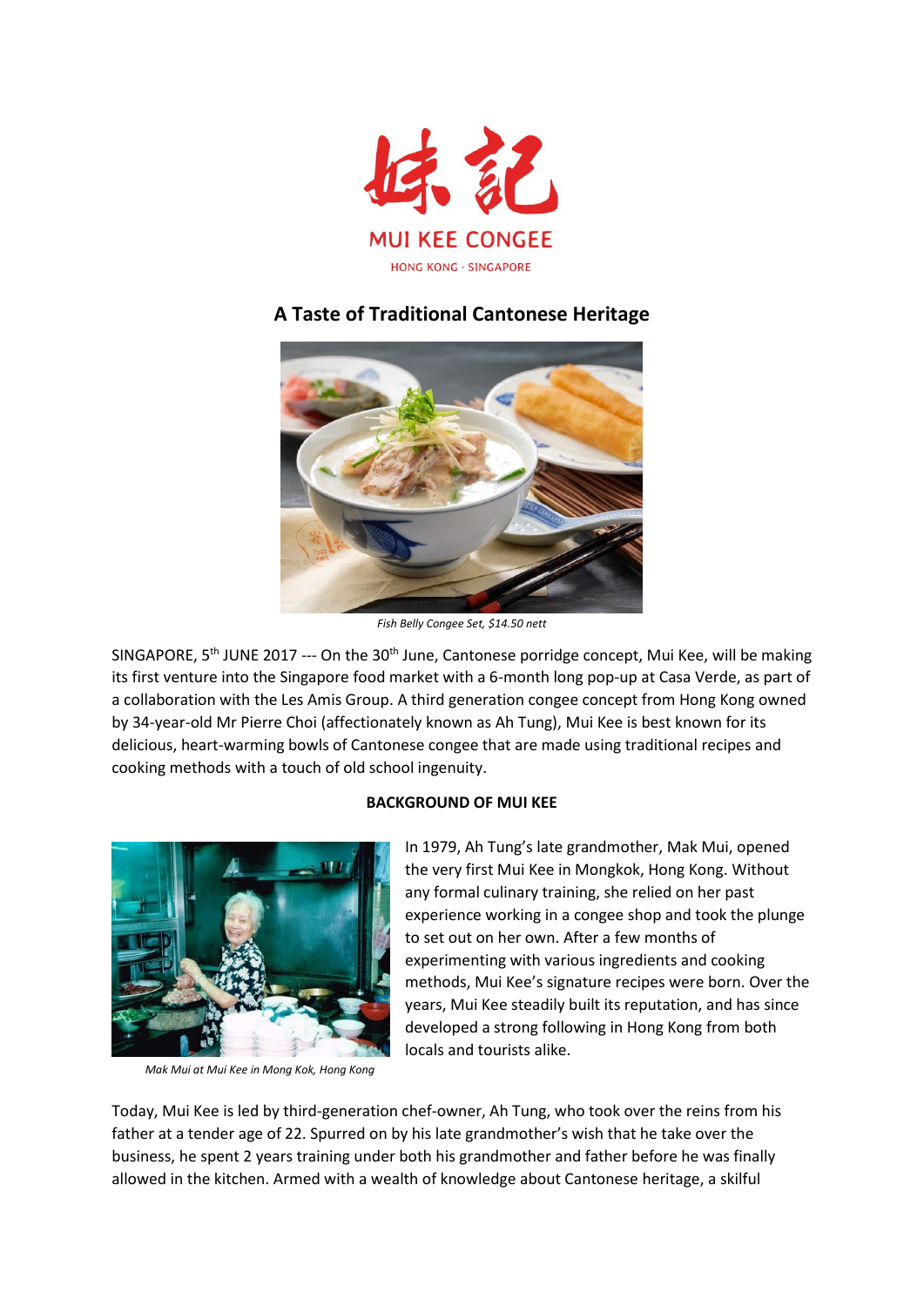mastery of traditional congee preparation, and his down-to-earth, amiable personality, it is no wonder that Mui Kee has gained much attention in recent years.

## **INTRODUCING MUI KEE TO SINGAPORE**

When the Les Amis team first tasted Mui Kee's congee in Hong Kong, they were not only blown away by the unique taste and silky texture of the congee, but also by the rich heritage surrounding the brand. The historical preparation of this traditional Hong Kong dish is a dying art not commonly found in Singapore, despite our vibrant food scene. The Les Amis team hopes the introduction of Mui Kee will allow for Singaporeans to have a taste of traditional Cantonese porridge, without having to make the trip up to Hong Kong.

To ensure consistency with its Hong Kong outlet, Mui Kee's kitchen in Singapore will be helmed by Sous Chef Er Suen Liang from the Les Amis Group, who has personally trained with Ah Tung for a year.

# **THE COOKING PROCESS**

What makes the taste of Mui Kee's congee so unique is that only fresh ingredients are used, with no artificial flavouring or monosodium glutamate (MSG) added. The silky-smooth texture of the congee can be attributed to an arduous 5-hour long preparation process, which starts by using preserved century eggs to break down the raw rice grains. The rice is then cooked with beancurd skin, before being slow-boiled with pork bones and fish, and stirred every 5-10 minutes, for 5 hours. The resultant congee base boasts a delicious, creamy quality and aromatic flavour.

Depending on the order, a selection of fresh ingredients are then added to the base, and cooked in handmade copper pots which ensures even heat distribution. The congee is topped with scallion and ginger before serving.



*Ah Tung cooking in Casa Verde*

#### **THE MENU**

For the pop-up, diners can select from 8 different types of congee, each served with a side of fried dough fritters and century egg. Highly recommended would be Mui Kee's signature *fish belly congee (\$14.50 nett)*, featuring dace fish sourced from Shunde Province sautéed with rice wine, and is cooked in a special method separate from the other congees that gives it an accompanying fragrant *wok hei* taste. Those who prefer meat can opt for the *homemade meatball congee (\$12.50 nett)* or the *pig's innards congee (\$12.50 nett).* Other options such as sliced beef, scallop or pork & century egg are also available at either \$12.50/\$14.50. Additional side dishes such as the *drunken chicken (\$10 nett)*, and *kai lan (\$7 nett)* are also available for those who would like some extra dishes to complete their meal.